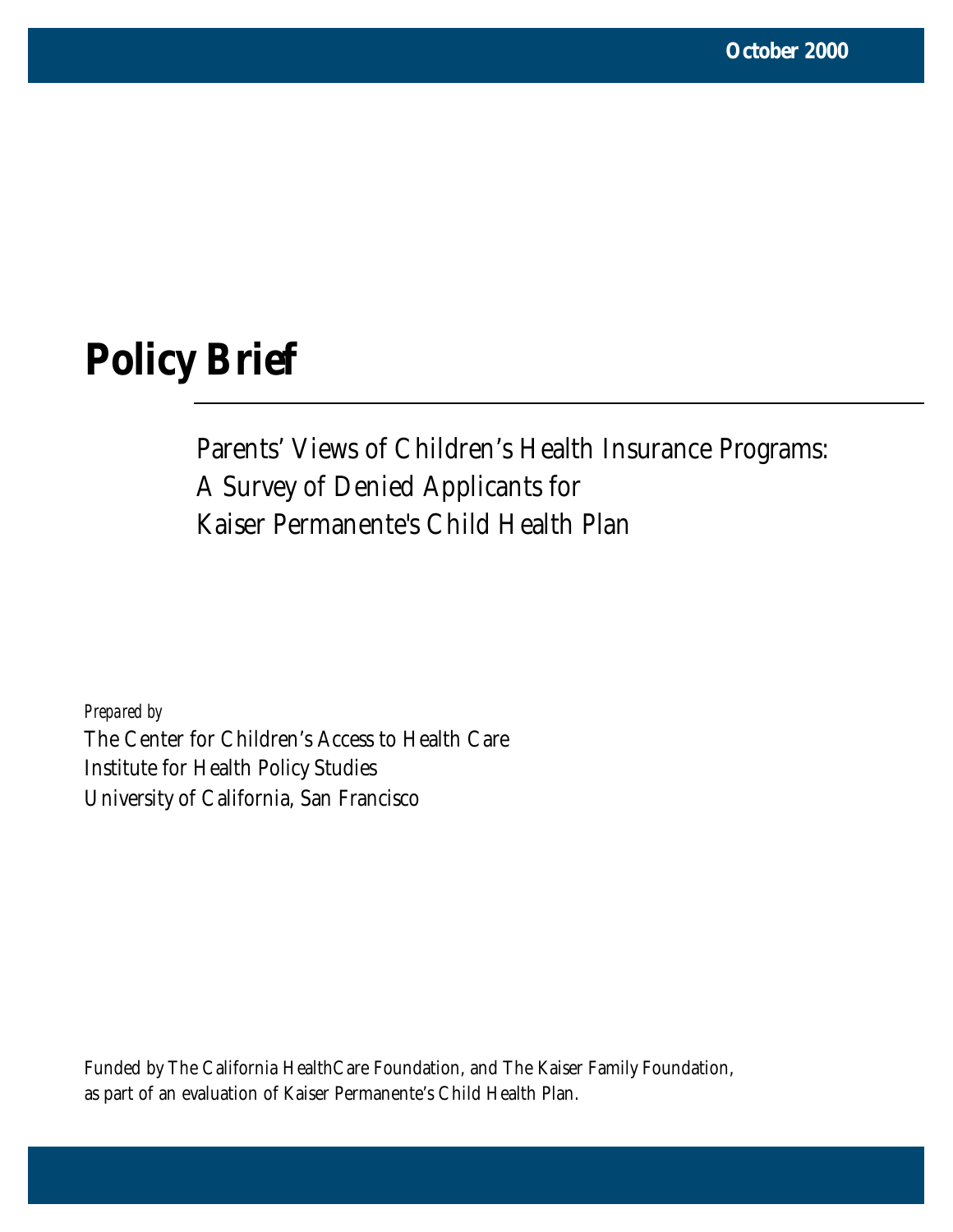# **Background**

In 1997, Kaiser Permanente inaugurated the Child Health Plan, a program initially designed to offer subsidized Kaiser membership to uninsured children in California with family incomes between 200% and 250% of the federal poverty level (FPL). During the first year of the program, enrollment levels were low, in part, due to the large number of children denied coverage because their family incomes were too low. Many of these applicant children were potentially eligible for Healthy Families or Medi-Cal. At the time these applicants were denied by the Child Health Plan (September 1998 to July 1999), income eligibility for Healthy Families was 100% to 200% of the FPL, depending on the child's age. Income eligibility for Medi-Cal was up to 100% of the FPL, except for young children for whom eligibility was up to 133% of the FPL.

The purpose of this study was to determine why parents elected to apply for the Child Health Plan when their child was likely eligible for another, lower cost program. We also sought to learn about parents' experiences with the Child Health Plan application and informational materials, the enrollment process, and their views about the Child Health Plan, Healthy Families and Medi-Cal.

# **Study Methodology and Participants**

We interviewed the parents of children ages 0 to 19 who completed an application for the Child Health Plan but were denied coverage because their family incomes fell below the eligibility threshold. These parents were interviewed over the phone in either English or Spanish based on their language preference. Telephone calls were made to the 759 parents in the sample between October 11 and November 7, 1999.In total, 317 calls were completed, of which 242 (76%) were in English and 75 (24%) were in Spanish, reflecting an overall response rate of 42%.

The majority of children in the sample (62%) were under the age of 11, though 38% were between the ages of 11 and 19. Nearly 60% of the respondents identified their child as Hispanic. One-fifth of the children were White, non-Hispanic and 12% were African American. About half of the respondents had incomes below \$20,000, another 30% reported incomes between \$20,000 and \$30,000, and 21% had incomes above \$30,000. The majority of families (89%) had at least one parent employed; only 11% of the respondents indicated that there was no employed adult in their household. The vast majority of children (92%) were reported to be in excellent or good health.

# **Key Findings**

• **Parents were confused about the eligibility criteria for the Child Health Plan, as well as for Healthy Families and Medi-Cal.**

While the children of survey participants had been denied Child Health Plan enrollment due to low income, the vast majority of parents reported that they understood the eligibility requirements for the program and also indicated that they were specifically aware of the income eligibility requirements (Figure 1).



**Figure 1: Understanding of Child Health Plan Eligibility Requirements \***

**\* At time of Child Health Plan application.**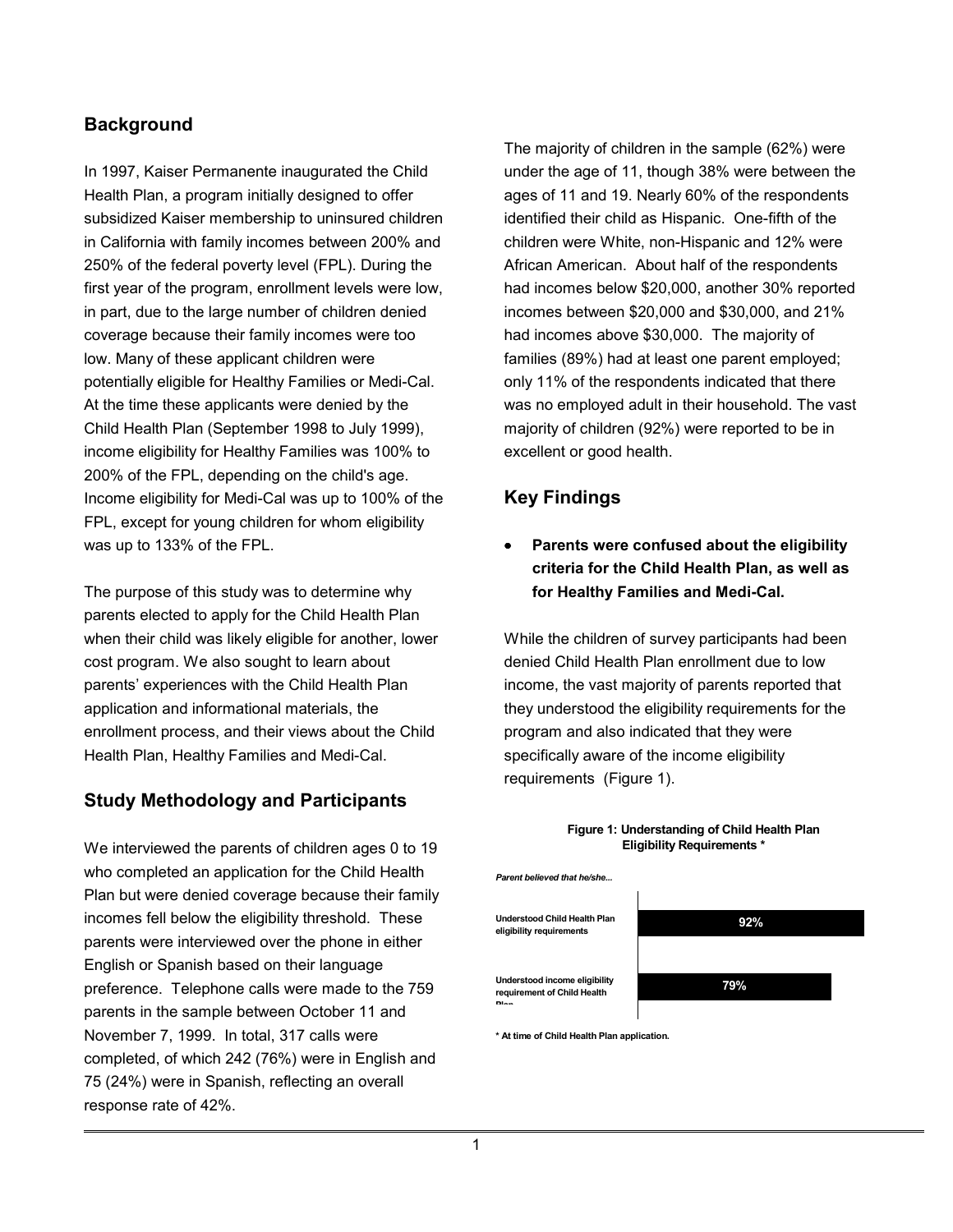Given their reported awareness of the Child Health Plan eligibility requirements, it is surprising that 72% of parents believed that their children were eligible for the program when, in fact, their incomes were too low to qualify (Figure 2). Many parents also believed that their children were eligible for Healthy Families and Medi-Cal. Half of the parents believed that their child was eligible for Healthy Families and almost the same proportion thought their child was eligible for Medi-Cal. The proportion of parents who believed that their child was eligible for all three programs is relatively high. We calculated that 22% of all respondents believed that their child was eligible for all three programs, and 25% thought their child was eligible for the Child Health Plan and either Healthy Families or Medi-Cal.

#### **Figure 2: Perceptions About Eligibility for Child Health Programs\***



 **\* At time of Child Health Plan application. \*\* Reflects three separate questions.**

The reasons for such confusion about eligibility requirements were not specifically explored in this study. Previous research<sup>1</sup> has found that the complex maze of multiple programs, with different eligibility requirements, applications and benefit packages, contributes to, if not directly causes, such confusion among parents.

• **The top two reasons cited for choosing Child Health Plan: Kaiser Permanente services are better and a better chance of program acceptance.** 

Parents in this study indicated that they applied for the Child Health Plan instead of Medi-Cal or Healthy Families primarily because they perceived Kaiser Permanente medical services to be better. Threequarters of parents cited better services as an important or very important reason for choosing the Child Health Plan instead of Medi-Cal. A high proportion of parents also believed that their child had a better chance of being accepted by the Child Health Plan (Figure 3).



**Figure 3: Reasons for Choosing Child Health Plan Instead of Medi-Cal\***

 **\* Top reasons for choosing the Child Health Plan. (very/somewhat important) \*\* Includes multiple answers.**

Parents' primary reasons for choosing the Child Health Plan instead of Healthy Families were similar. Sixty-two percent of parents cited Kaiser's better medical services as the reason for their preference and 61% reported better chances of acceptance by the Child Health Plan as the reason for their choice (Figure 4).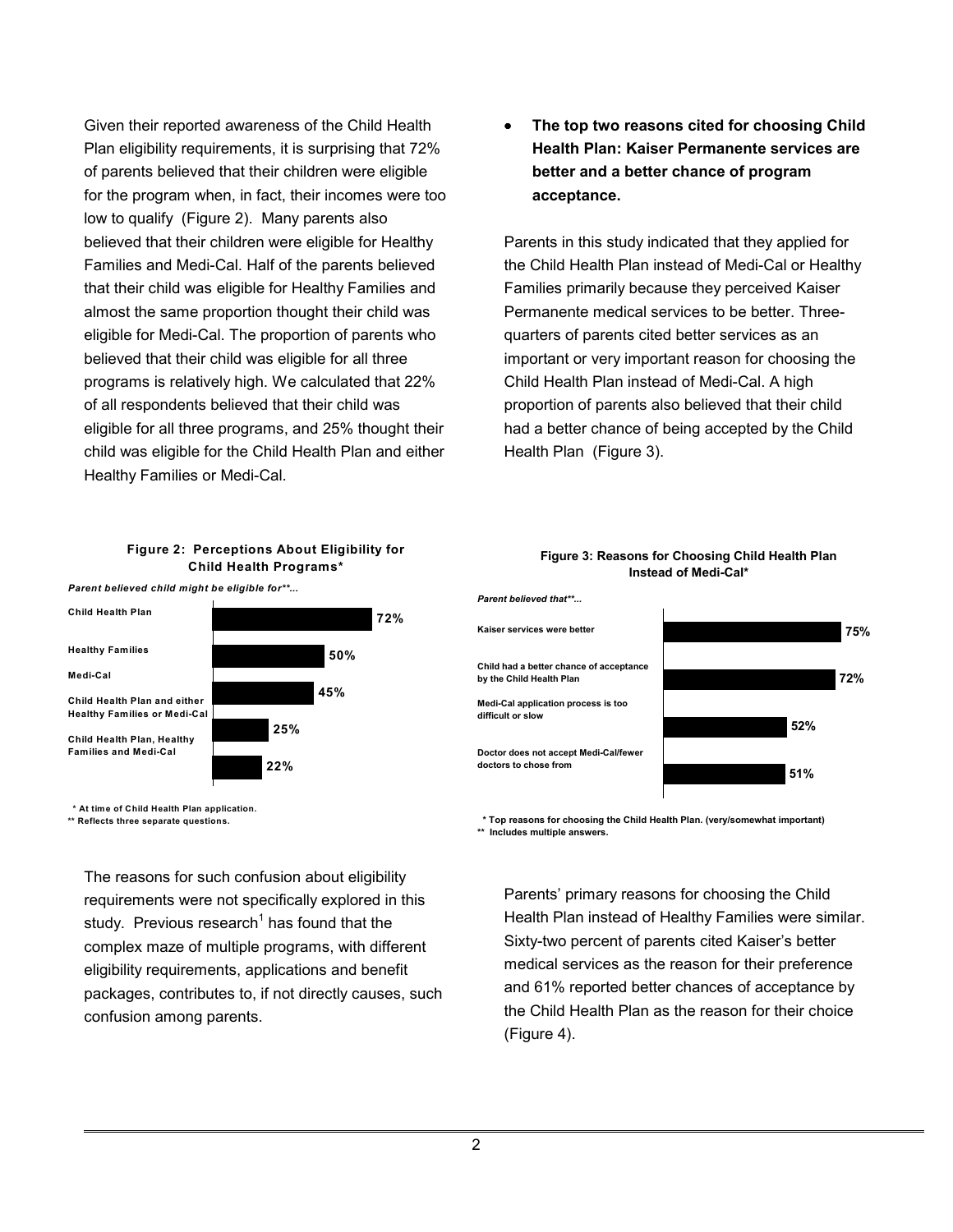#### **Figure 4: Reasons for Choosing Child Health Plan Instead of Healthy Families\***

*Parent believed that\*\*...*



**\* Top reasons for choosing Healthy Families. (very/somewhat important) \*\* Includes multiple answers.**

Despite responses indicating they think Kaiser Permanente medical services are better, parents tended to rate the Medi-Cal and Healthy Families programs fairly high. The majority of those with an opinion rated Healthy Families and Medi-Cal as "very good" or "good," yet a large proportion of respondents indicated that they did not know enough about the programs to rate them. Respondents were more likely to rate Healthy Families as "very good" or "good," compared to Medi-Cal (Figure 5).

#### **Figure 5: Perceptions of Medi-Cal and Healthy Families**

|                            | <b>Very Good</b><br>Program | <b>Good Program</b> | <b>Bad/Very Bad</b><br>Program | Don't Know<br><b>Enough to</b><br>Say |
|----------------------------|-----------------------------|---------------------|--------------------------------|---------------------------------------|
| Medi-Cal                   | 12%                         | 33%                 | 18%                            | 37%                                   |
| Healthy<br><b>Families</b> | 17%                         | 24%                 | 3%                             | 56%                                   |

## • **Parents learned about the Child Health Plan primarily through informal sources.**

Outreach for the Child Health Plan initially focused on dissemination of program information to statewide children-related organizations and schools as well as some community service announcements and radio public service announcements. Parents in this survey reported that they learned about the Child Health Plan primarily through family members or friends (23%), the media (22%), a medical professional, clinic or hospital (22%) or another, unspecified source (26%). Only a small proportion (8%) learned about the program through their child's school (Figure 6).

> **Figure 6: How Parents Learned about the Child Health Plan\***



**\* Includes multiple answers**

The relatively high proportion of respondents who indicated that they learned about the program through the media is surprising, since there was relatively little advertising through newspapers, billboards, television or radio. It may be that parents confused the Child Health Plan with Healthy Families and Medi-Cal, which received substantial media coverage.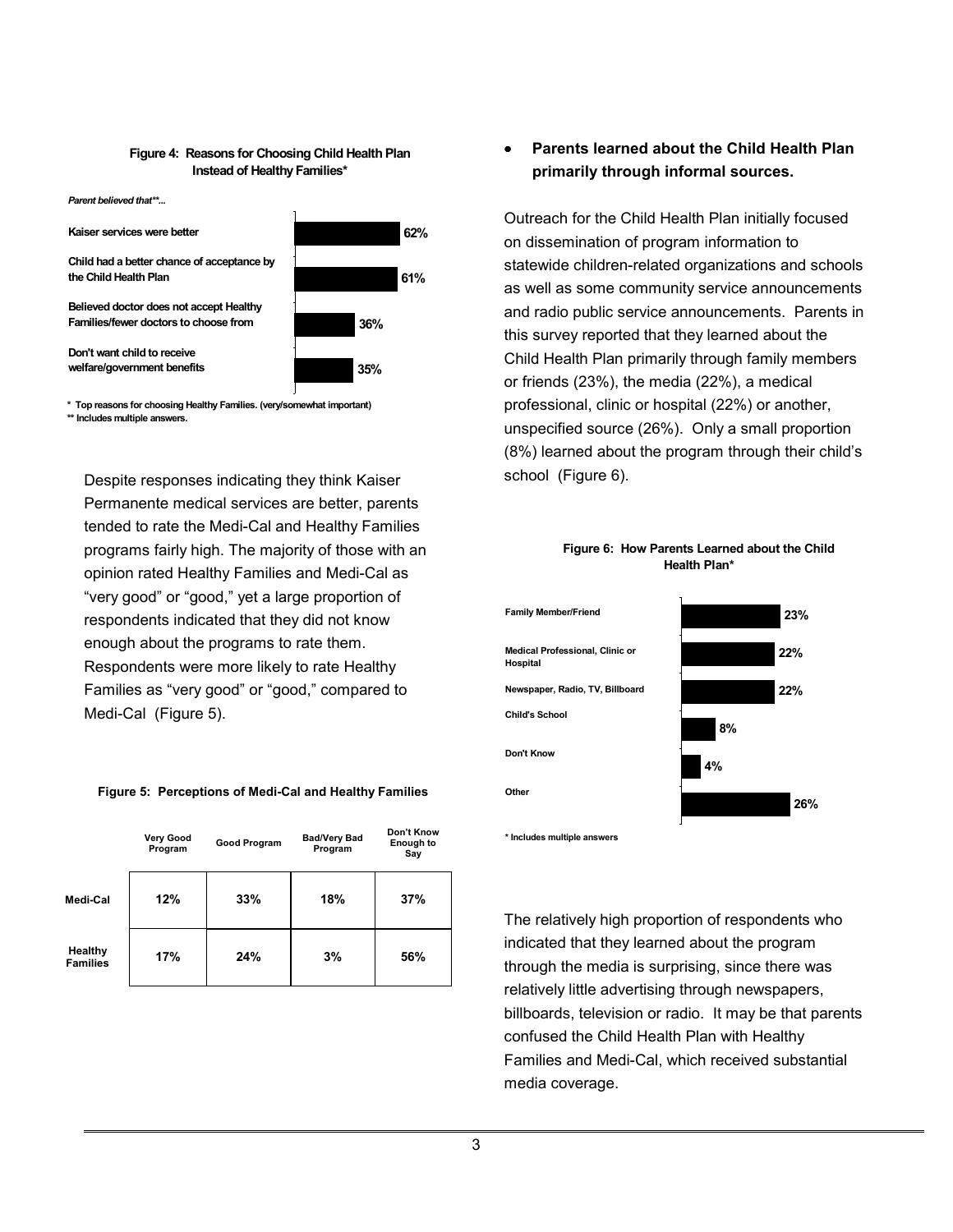• **A high proportion of children obtained insurance subsequent to applying for the Child Health Plan.** 

As a means of providing context for understanding the survey results, we asked respondents to provide information about their children's current health insurance status. More parents reported that their child had insurance than indicated that their child was still uninsured (57% vs. 43%) (Figure 7).

**Figure 7: Child's Insurance Status** 



Of those with insurance, 43% received public insurance (either Healthy Families or Medi-Cal), 37% had private insurance, and another 20% had "other."

## **Suggestions for Program Improvement**

The widespread confusion regarding program eligibility requirements found in this study and others suggests that far more could be done by the Child Health Plan, Healthy Families and Medi-Cal to inform parents about eligibility rules as well as how to initiate the enrollment process. To address this problem, we offer three major suggestions, each with different levels of complexity and difficulty. We have organized these suggestions in terms of their ease of implementation, with those relatively easier listed first.

*1. More effectively communicate eligibility criteria for the Child Health Plan.* 

The Child Health Plan could more clearly communicate the program's eligibility criteria to the public. At a minimum, this effort could include an information campaign with explicit messages about eligibility rules that uses more formal methods of outreach rather than the informal avenues, cited by study respondents, such as friends and family, and medical professionals. While informal avenues of communication are essential, the opportunities for misinformation are greater. Outreach plans should also include closer coordination with Healthy Families and Medi-Cal.

Since this study was fielded, efforts have been made by Kaiser Permanente and state officials to coordinate outreach efforts among Medi-Cal, Healthy Families and the Child Health Plan, which may improve communication with consumers. However, such coordination should be carefully planned and executed so as to improve the public's understanding of the programs, and not further confuse families. The state agencies responsible for Healthy Families and Medi-Cal have implemented a uniform outreach and enrollment program through a joint application form and a joint media campaign. Ironically, these well-intentioned efforts may have contributed to the confusion by blurring the distinctions between the programs and inadvertently conveying the impression that parents have a choice among the various programs.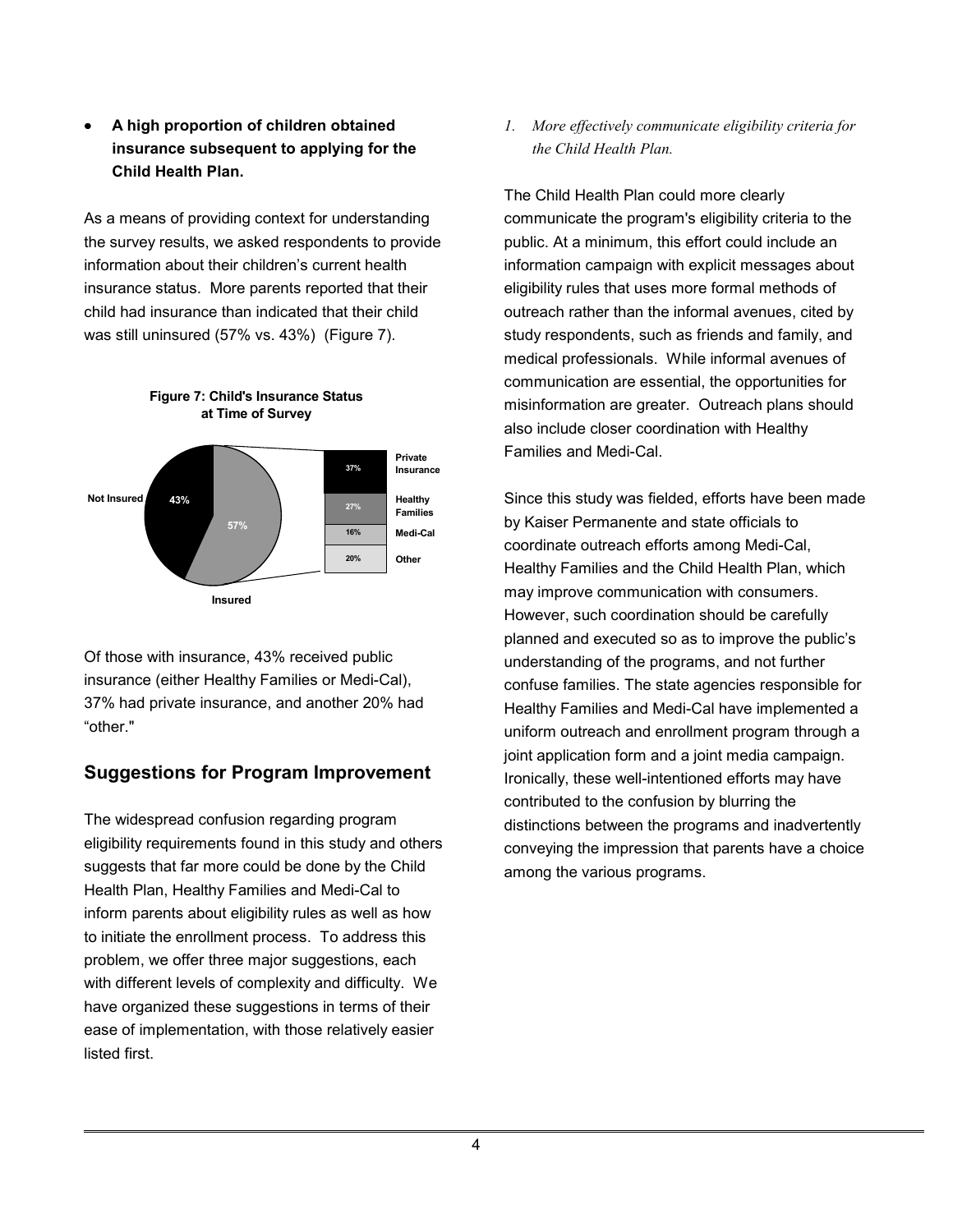*2. Simplify the eligibility rules and enrollment process for all programs.* 

As important as clear communication is, there is a limit to which it can resolve the confusion among parents regarding the eligibility rules and the enrollment process. Given the multitude of children's programs that currently exist and the complexity of eligibility rules governing them, it is difficult to convey genuinely clear information about the programs. Consequently, it may be unreasonable to expect that parents can discern which program their child is eligible for. As this and other studies demonstrate, families face other real and perceived enrollment barriers to Medi-Cal and Healthy Families – as well as the Child Health Plan – including burdensome applications and requirements for extensive documentation. Thus, additional steps may be needed to assist parents in navigating the current maze of children's health insurance programs in order to enroll their children. As others have suggested, policy makers and program administrators could:

- Make income eligibility rules consistent for children of all ages across Medi-Cal, Healthy Families and the Child Health Plan so that if one child in a family is eligible for a health insurance program, then other children in that family can be eligible;
- Fully uncouple Medi-Cal from the welfare system to remove the multiple eligibility criteria which evolved from the historical welfare link and subsequent expansions and to ensure that applications are assessed by health departments;
- Adopt "presumptive eligibility" within Medi-Cal and Healthy Families, whereby children would be presumed eligible based on a statement of family income and other essential information, for the period of time during which the application is being processed.

*3. Integrate children's health insurance programs.*

One solution to the problems of children's access to health programs would be the elimination of the complex array of fragmented programs and various eligibility criteria. Many have proposed that California integrate these various programs. $2$ However, categorical programs continue to flourish with at least five major state-operated children's health programs in California<sup>3</sup> and two major private sector children's programs (Kaiser Permanente's Child Health Plan and CaliforniaKids). California used its State Child Health Insurance Program (SCHIP) funds to create a stand-alone program independent of Medi-Cal, but it could consider combining these two programs. A single program that combines Healthy Families and Medi-Cal would greatly reduce the current confusion among consumers. In addition, the state could take steps to integrate other children's health programs so as to create a single, simplified and seamless system. The most straightforward method of integration would be through the use of technology to meld the various programs into a unified administrative and eligibility system that is unnoticeable to the consumer.

## **Conclusion**

The creation of the Child Health Plan, along with Healthy Families and the recent Medi-Cal expansions, provides an opportunity to help low income children obtain health insurance and needed health care. However, it is clear that the availability of health insurance, even highly subsidized or free coverage, is not sufficient. Parents have experienced considerable confusion about the programs, particularly with respect to eligibility criteria. In order to help parents take advantage of the opportunities to cover their children, all programs, whether public or private, could aggressively simplify their eligibility criteria and enrollment processes as well as effectively